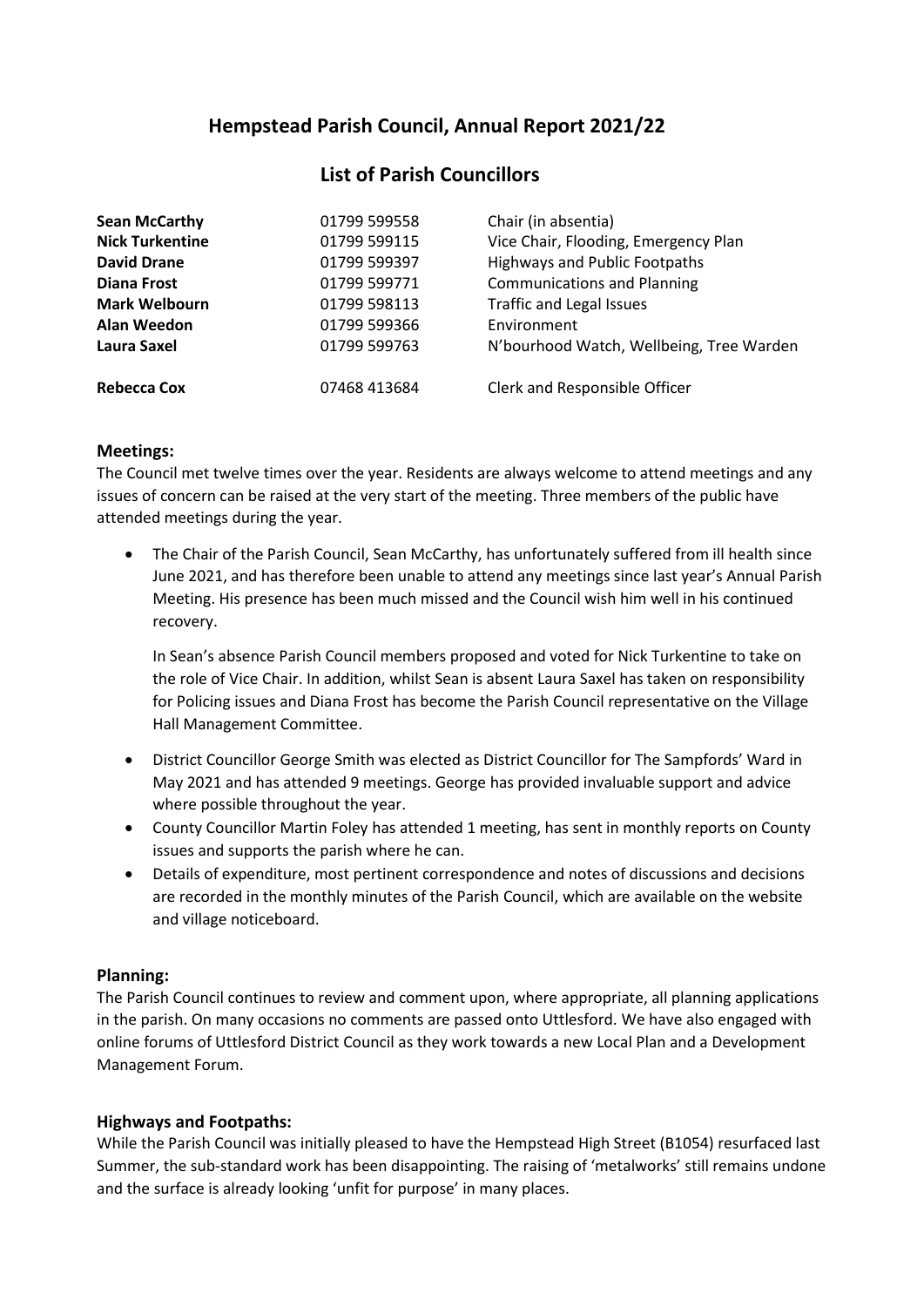Seeing another section of the road dug up again for water mains replacement has also not been ideal. The enforced closure did however have its benefits - peace and quiet, the absence of litter and speeding vehicles, and nature is now starting to repair the damage to verges on the single-track roads. Unfortunately, the multiple road closures have led to roadside furniture being damaged, but it is hoped repairs by the County Council will be carried out within a timely manner.

Several footbridges have recently been replaced on the footpath network and we are fortunate enough to have a very good relationship with the Highway Rangers, who despite being a couple of chaps in a Transit van with the whole of Uttlesford to cover, manage to look after this Parish.

Highway's issues and problems continue to be to reported and chased by David Drane. Residents are reminded that they may log any complaints and receive a 'tracking number' on the Essex County Council website.

## **Local Highways Panel:**

Requests supported by both the District Councillor and County Councillor were submitted for the Local Highways Panel in November 2021, and included the extension of the 40mph limit to include Bramley Hollow; a 40mph limit towards Radwinter; and raised safety issues with HGV traffic volumes on Anso Road. The Council will continue to lobby Essex Highways and the Local Highway Panel to implement speed restrictions to make it safer for pedestrians, cyclists and horse riders to use the public highway and access the amazing footpaths and bridleways in our Parish.

## **Environment and Maintenance:**

A **tree survey** is expected to be carried out some time in 2022. In the meantime, general maintenance work has been carried out to the Ring O' Trees and an adjacent willow in the centre of the village. Planned work is expected to be carried out to a chestnut at the Village Hall in June 2022.

The **railings/chains** by the pond at the top of Church Hill have been refurbished during the year, by the hard work of Diana Frost. Through grant funding from Uttlesford District Council a new bench has been installed on the Glebe.

Essex Highways have recently renewed the section of tunnel under the bottom of Church Hill and renewed a brick support.

Stansted Airport has been quieter than usual with the reduction in flights during the Covid period, but with permission to increase passenger numbers going forward, we will continue to monitor performance.

#### **Flooding**:

Over the past 12 months Hempstead Parish Council has continued to try and resolve some of the flooding flash points in and around the village roads. As a Parish Council we are limited in the action we can take, other than to make regular representation to both the Highways Authority and Essex County Council, in an attempt to reduce road surface flooding by having ditches and culverts cleared.

We have also made, via the monthly Newsletter, numerous appeals to the owners of both ditches and culverts to keep these clear of debris, which might restrict the free flow of water, rather than to allow blockages, which then results in water spilling onto the Highway. Sadly, to date we have to acknowledge that none of our asks appear to have resulted in any further actions which might help prevent the flooding of our village roads. However, we will as a Parish Council continue to push for resolutions to these flooding hot spots.